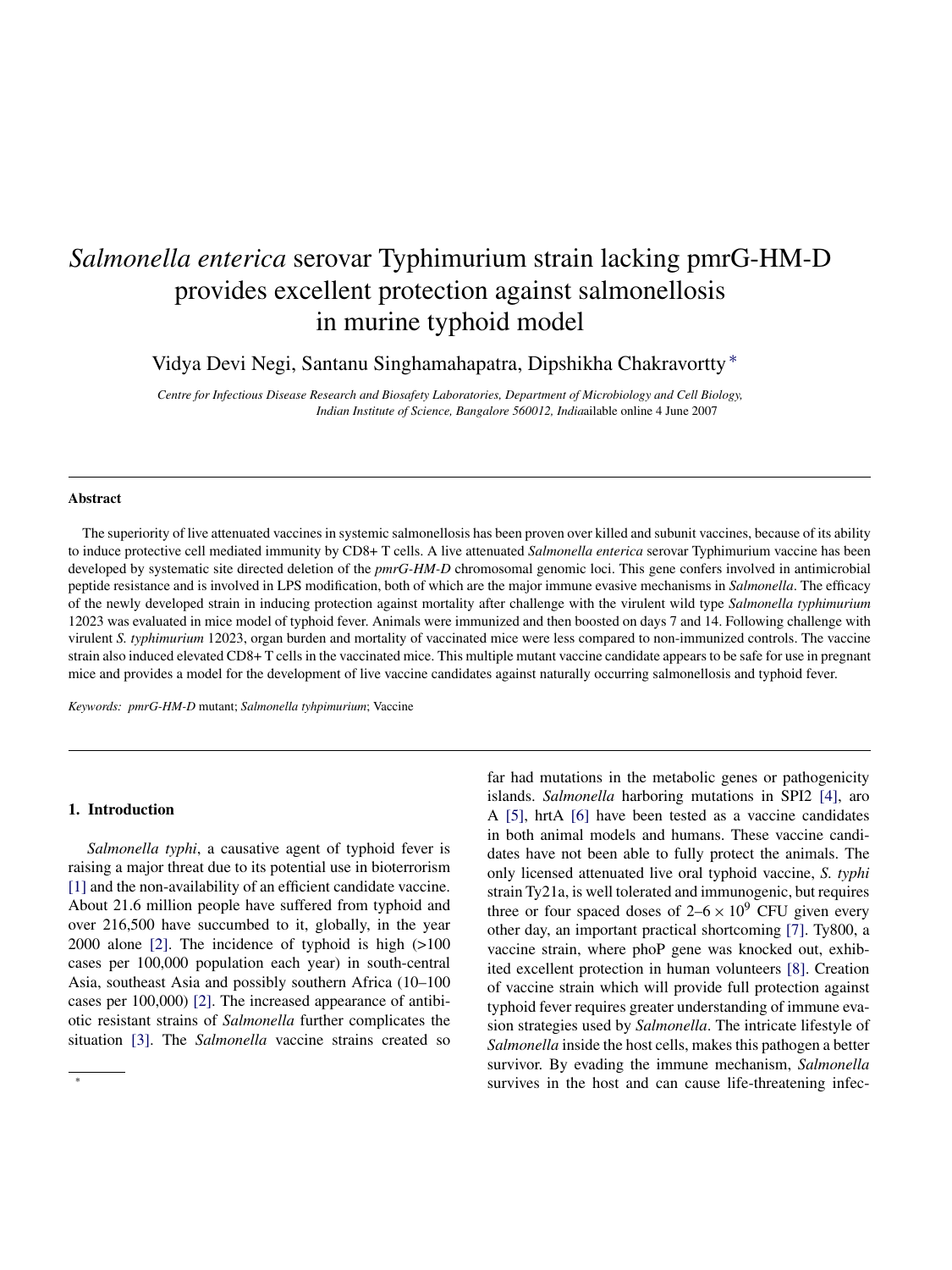<span id="page-1-0"></span>tions. Though studies have been done to look at the immune profile of T cells [\[9\],](#page-8-0) cytokine level [\[10\]](#page-8-0) and the antibody response [\[11\]](#page-8-0) in murine model of *Salmonella*, none of these could not rescue the mice from *Salmonella* infection, suggesting that the immunity is not protective. Till date, the candidate antigen of *Salmonella* which can evoke a long lasting protective immunity remains unidentified. As vaccine is the only answer to combat this disease, thought should be given to rationally develop a vaccine with longterm protective immunological memory against *Salmonella* infection.

The key to success for many bacteria in causing infection is colonization of host tissues. An enteric bacterium, such as *Salmonella*, gains entry through the oral route and survives the harsh environment of the intestine. At the intestinal mucosa, these bacteria encounter host defense mechanisms including antimicrobial peptides (AMPs), which are cationic, amphipathic molecules that kill bacteria by membrane permeabilization. Within the intestine, AMPs are secreted into the lumen by Paneth cells located in the base of intestinal crypts. AMPs are also found within phagocytic cells located in the intestinal submucosa. The ability of *Salmonella* to survive within the host intestine and within professional phagocytes is likely to depend, at least in part, on mechanisms of resistance to AMPs. The Pmr systems in *Salmonella* which includes *pmrHIFJKLM*, *pmrD*, *pmrA-B*, *pmrE* and *pmrG* are known to modify LPS, confer resistance to antimicrobial peptides and to regulate other two component regulatory system [\[12\].](#page-8-0) Because of the intricate network among *pmr* systems, we have created a multiple mutant where the *Salmonella* is devoid of *pmrD*, *pmrG* and the *pmrHIFJKLM* (*pmrH-M*) operon. This multiple mutant Salmonella strain ( $\Delta pmrG$ -*HM-D*) is highly attenuated and does not cause disease even at higher doses on oral and intraperitoneal administration. A single dose of this vaccine candidate could protect the mice very efficiently in the challenge experiments, suggesting its ability to evoke a strong protective response in the host.

## **2. Materials and methods**

#### *2.1. Bacterial strains, media and growth conditions*

*Salmonella enterica* serovar Typhimurium strain NCTC 12023 was used as wild type strain (kindly gifted by Prof. M. Hensel). Bacteria were routinely cultured in LB broth and on LB agar plates. If required to maintain plasmids, carbenicillin  $(50 \mu g/ml)$  and/or chloramphenicol  $(50 \mu g/ml)$  were added.

# *2.2. Construction of pmrG-HM-D mutant of Salmonella typhimurium*

-*pmrG-HM-D* was constructed by one-step deletion strategy of Datsenko and Wanner [\[13\].](#page-8-0) *Salmonella* transformants



Fig. 1. (a) Genetic make up of *pmrGH-MD* genes in WT *Salmonella*. *pmrG*-putative aluminum inducible gene, *pmrH*-putative LPS modification and polymyxin B resistance gene, p*mrI*-putative sugar transferase, *pmrF*putative transferase, *pmrJ*-putative cytoplasmic, *pmrK*-effect polymyxinB resistance and LPS modification, *pmrL*-putative mallinin resistant gene, *pmrM*-putative inner membrane protein, *pmrD*-PolymyxinD resistant gene. Thin arrow indicates the region used for designing primers to create the knock out. (b) One step deletion strategy was applied to construct the multiple mutant.

carrying a red helper Plasmid (pKD46) were grown in LB with carbencillin and 10 mM L-arabinose at  $30^{\circ}$ C. When the cells reach an OD (600 nm) of 0.4–0.5, electrocompetent cells were made by washing three times with ice-cold autoclaved milli Q water and 10% glycerol. The chloramphenicol cassette (CAT) of pKD3 was amplified with primers having overhangs of flanking regions of *pmrGM-HD* (Fig. 1). This PCR product was electroporated into *Salmonella* having pKD46. Immediately after electroporation 1 ml of SOC was added and incubated at 37 ◦C for 1 h before plating on to the LB-agar plates containing chloramphenicol  $(50 \mu g/ml)$ . Mutants were selected by virtue if their ability to grow on the antibiotic plates and confirmed by colony PCR using specific confirmatory primers (Table 1).

Table 1

| Showing primer used for construction and confirmation of mutant |                                  |  |  |  |  |  |
|-----------------------------------------------------------------|----------------------------------|--|--|--|--|--|
| Deletion                                                        |                                  |  |  |  |  |  |
| Forward primer                                                  | 5'-ATTTTGTATATCGGCACTGAAGGCTTAC- |  |  |  |  |  |
|                                                                 | CCAGCGC-GTGTAGGCTGGAGCTGCTTCG-3' |  |  |  |  |  |
| Reverse primer                                                  | 5'-AAAATGATCGCCGAGGCGAATTCCATGA- |  |  |  |  |  |
|                                                                 | TATTACT-CATATGAATATCCTCCTTA-3'   |  |  |  |  |  |
| Confirmation                                                    |                                  |  |  |  |  |  |
| Forward primer                                                  | 5'-GACCTGCCCGCAGAAAAC-3'         |  |  |  |  |  |
| Reverse primer                                                  | 5'-AAGAAATCGCATTATGTC-3'         |  |  |  |  |  |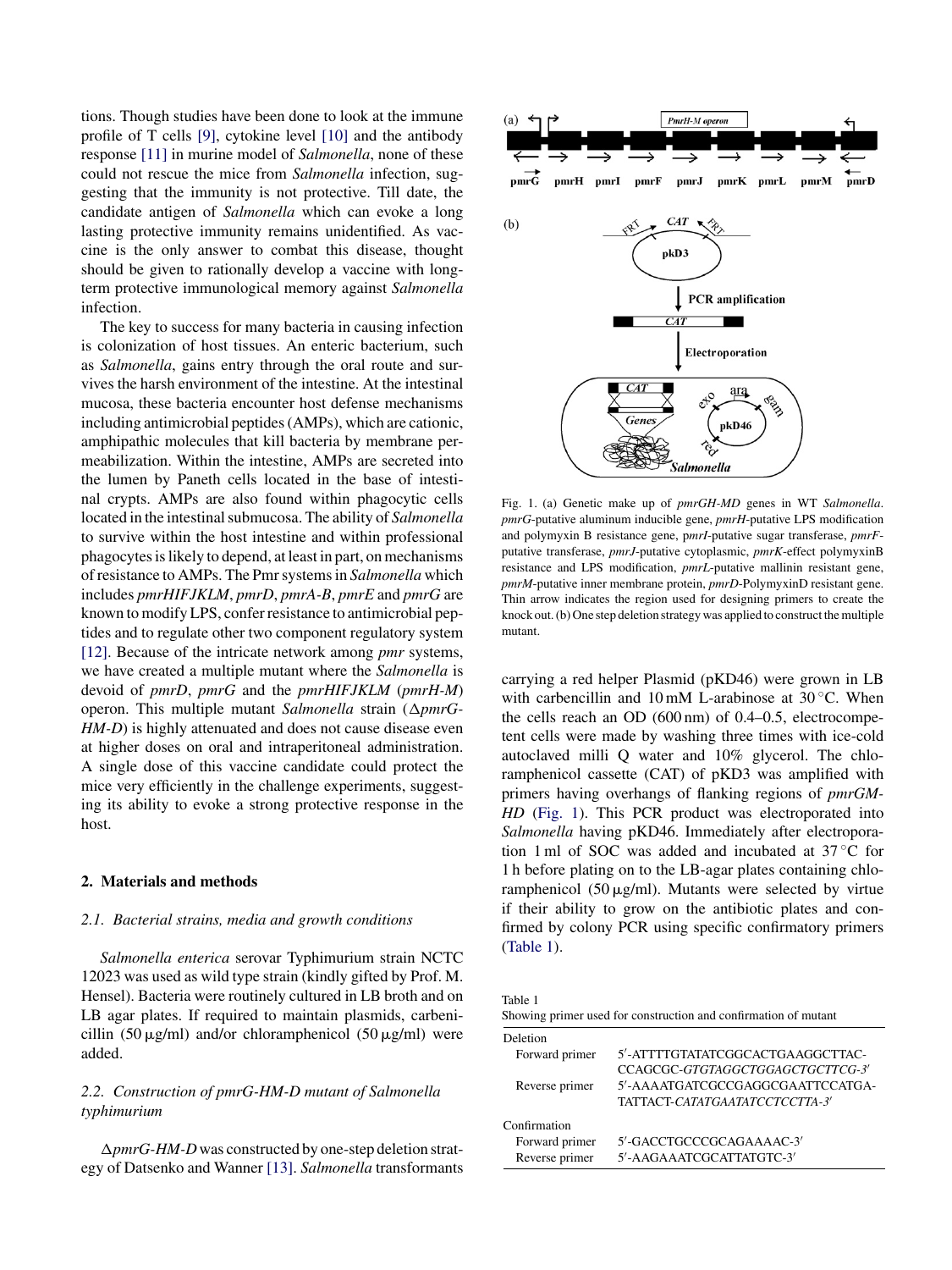## *2.3. Eukaryotic cell lines and growth conditions*

RAW 264.7 cells (gifted by Prof. Anjali Karande, Dept of Biochem., IISc) and INT407 (NCCS, Pune) were grown in Dulbecco's modified Eagle's medium (DMEM) containing 10% fetal calf serum (FCS, Sigma) and 10 mM sodium pyruvate at 37 ◦C and 5% CO2. Colo205 (NCCS, Pune) cells were grown in RPMI-1640 supplemented with 10% FCS and 10 mM sodium pyruvate at  $37^{\circ}$ C and  $5\%$  CO<sub>2</sub>.

#### *2.4. Isolation of peritoneal macrophage*

Six- to eight-week old female BALB/c mice were intraperitoneally injection of 5 ml Brewer's thioglycolate broth (HiMedia, India). After 4 days, the macrophages were isolated from peritoneal cavity by injecting 5 ml ice-cold RPMI-1640 medium and aspirating after 2 min under sterile conditions.

Peritoneal cells were washed once  $(300 \text{ g}, 5 \text{ min}, 4 \degree \text{C})$ and then cultured  $(1 \times 10^6 \text{ cells/ml})$  in RPMI medium containing 10% FCS in 24-well plates. After 3 h of incubation, non-adherent cells were removed to enrich peritoneal macrophages.

# *2.5. Growth curve of S. typhimurium in LB, minimal medium (MM) and F medium (FM)*

Overnight grown cultures of *Salmonella* wild type (WT) and  $\Delta p m r G$ -HM-D strains were subcultured (1%) into 25 ml of LB, MM and FM and grown at  $37^{\circ}$ C in triplicates with constant shaking at 115 rpm. The optical density of the cultures at 600 nm was measured using spectrophotometer every hour for 24 h. The growth curves were plotted as optical density against time.

## *2.6. Intracellular survival assay*

INT407, RAW 264.7, Colo205 and peritoneal macrophage were seeded at a density of  $2 \times 10^5$  cells per well in 24-well plates. Stationary phase cultures of wild type and mutant *Salmonella* were added to the macrophages at a multiplicity of infection (MOI) of 10. For epithelial cell line infection, overnight grown culture was diluted at a ratio of 1:33 and incubated for 3 h to activate the SPI1 encoded genes required for invasion in non-phagocytic cells. The cells with bacteria containing media were centrifuged at 1000 rpm for 10 min to facilitate entry of bacteria into cells. Plates were then incubated at 37 ◦C for 25 min to allow bacterial uptake by cells. The extracellular bacteria were removed by washing thrice with PBS and incubating with  $100 \mu g/ml$  gentamycin for 1 h. Thereafter, the cells were incubated with  $25 \mu g/ml$ gentamycin for the rest of the experiment. After 2 and 16 h, the cells were lysed with 0.1% Triton-X 100 and the bacterial load was determined by plating serial dilutions of the lysates on LB agar plates with appropriate antibiotic. Colonies were enumerated after 24 h.

## *2.7. Salmonella burden in various organs*

BALB/c mice were bred and housed at the Central Animal facility, Indian Institute of Science. The mice used for the experiments were 6–8 weeks old. All procedures with animals were carried out in accordance with institution approved rules. Mice were starved for 12 h and then infected either orally ( $10^7$  CFU) or intraperitoneally ( $10^4$  CFU) with WT or  $\Delta p m r G H-MD$  Salmonella. Mice were sacrificed after 4th and 7th day. Liver, mesenteric lymph node (MLN) and Peyer's patch (PP) were aseptically isolated, weighed and homogenized in PBS. The tissue debris were removed by centrifugation at 1500 rpm for 5 min. The bacterial load in the organs were determined by plating serial dilutions of the homogenate on LB-agar and SS agar (Salmonella-Shigella agar). SS agar was used only for Peyer's patch to select out the commensals present in small intestine. CFU were counted and represented as CFU/g wt. of organ.

#### *2.8. Immunization of mice through oral route*

Cohorts of five mice were orally inoculated under aseptic conditions with 1 ml of PBS containing  $10<sup>4</sup>$  CFU of -*pmrGH-MD*. Placebo control mice were given only PBS. Three boosts at same doses were given at 1-week interval followed by final challenge with  $10^7$  CFU/mouse, WT *Salmonella*. Mice were sacrificed 5th day after challenge. Bacterial load in liver, spleen, MLN and PP were determined as described above. For assessing the safety of the vaccine in pregnant mice, cohorts of four pregnant mice were orally inoculated with  $\triangle pmrGH-MD$  or WT *S. typhimurium*. Mice were scored for the delivery of the pups and their survival.

# *2.9. Immunization of mice through intraperitoneal (i.p.) route*

Six- to eight-week-old female BALB/c mice were immunized via i.p. route with 1 ml of PBS containing  $10^3$  CFU of  $\Delta p m r G$ -HM-D strain per mouse in cohort of five mice. Booster doses were given on 7th and 14th day. Placebo control mice were injected with PBS. On 21st day, challenge with either  $10^3$  CFU/mouse (for organ load) or  $10^4$ CFU/mouse (for scoring mortality) of WT *Salmonella* was done. Mice were sacrificed after 2 days. Bacterial load in liver, spleen, MLN and PP were determined as described above. Mortality of immunized and non-immunized mice was recorded.

## *2.10. Immunization with single dose of vaccine and subsequent challenge*

Cohorts of five mice were immunized either orally or i.p. with 1 ml of PBS containing  $10^3$  CFU of vaccine strain  $(\Delta p m r G$ -HM-D) or PBS alone. The immunization was restricted to single dose only. After 42 days (oral route) and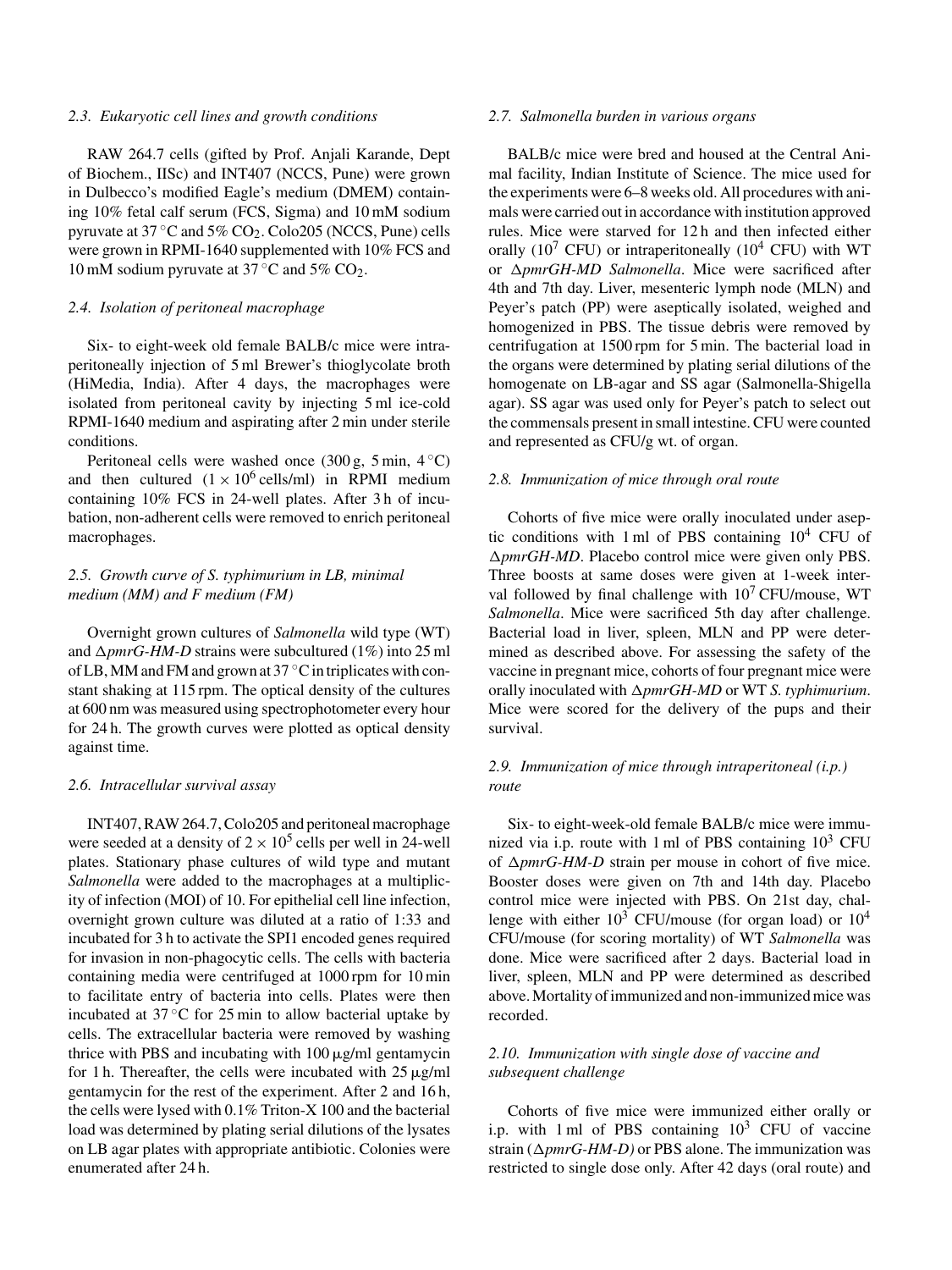50 days (IP route), final challenge was performed with WT *Salmonella* at  $10^7$  and  $10^3$  CFU/mouse, respectively. Mice were sacrificed after 4 days. Bacterial loads in liver, spleen, MLN and PP were determined as described above.

# *2.11. CD4 and CD8 T cell population in spleen after immunization*

Cohorts of five mice were vaccinated orally and challenged as described before. Splenocytes from the spleen of vaccinated and control mice were isolated by homogenization. Homogenate were treated with RBC lysis buffer to remove RBC. Cells were counted and one million cells were used for FACS analysis (FACS scan analyser Becton, Dickinson and Company, USA). Cells were stained with antibody against CD4 and CD8 using hybridoma supernatants (kind gift from Prof. Dipanker Nandi, Department of Biochemistry, IISc) and Cy2 conjugated anti-rat secondary antibody. FACS analysis was done by using WinMDI software.

## *2.12. Statistical analysis*

The data were subjected to statistical analysis by applying Student's *t*-test and Mann-Whitney test by using Sigma plot and Graph Pad prism 4 software and *p*-value <0.05 was considered as significant. All the experiments were repeated at least thrice to validate the results.

# **3. Results**

## *3.1. Construction and characterization of mutant*

pmrG-HM-D mutant was constructed by gene deletion through homologous recombination using  $\lambda$ -red recombinase system [\[14\]](#page-8-0) [\(Fig. 1\)](#page-1-0) and confirmed using colony PCR (data not shown). Long PCR using elongase showed product size of 8 kb for the pmrG-HM-D, whereas mutant showed product size of 1.1 kb corresponding to the chloramphenicol cassette. The growth characteristics of mutant with respect to WT remained the same in LB, M and F medium (data not shown).

ΔpmrG-HM-D strain was further characterized in terms of intracellular proliferation and survival in macrophage and epithelial cell line. In both the epithelial cell lines, INT407 and Colo205,  $\Delta p m r G$ -HM-D was severely attenuated in terms of intracellular replication (Fig. 2a and b). While peritoneal macrophages showed a decreased survival of the mutant as compared to the WT from 2 to 16 h, there was no visible difference in bacterial counts in the RAW264.7 macrophage cells with either strain (Fig. 2c and d).

## *3.2. Organ load of pmrG-HM-D and wild type Salmonella*



To determine the organ load of wild type and  $\Delta pmG$ -*HM-D* in mice, cohort of five mice were inoculated orally or

Fig. 2. Intracellular proliferation assays with various cell lines and primary peritoneal macrophage. Intracellular assay was performed with different cell lines. INT 407 (a), Colo205, (b) RAW 264.7 (c) and peritoneal macrophages (d) were infected with Δpmr-G-HM-D and wild type *Salmonella*. After 2 and 16 h, cells were lysed and serial dilutions of the lysates were plated on LB agar plates. All the experiments were done in triplicate. Data are depicted as mean  $CFU + SD$ .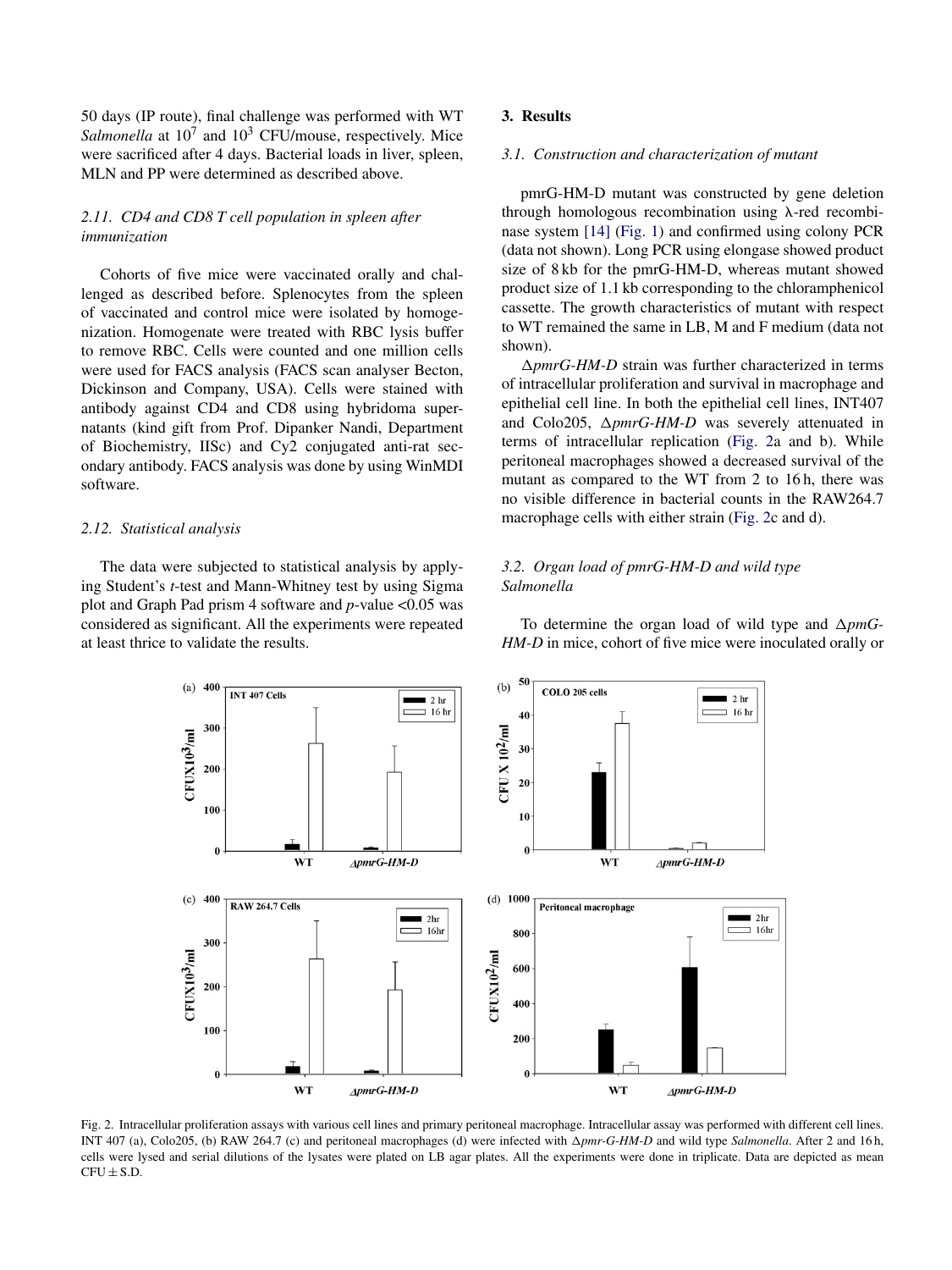<span id="page-4-0"></span>

Fig. 3. Organ load of virulent *Salmonella* and the vaccine strain  $\Delta p m rG$ -HM-D. Two groups of mice were infected with 10<sup>7</sup> CFU/mouse orally or 10<sup>3</sup> CFU/mouse intraperitoneally and mice were sacrificed on day 4 (a) and day 7 (b) after oral infection and on day 3 (c) after i.p. infection. Liver, spleen, PP and MLN were aseptically dissected. Tissues were weighed and homogenized. Serial dilution of homogenized samples were plated on LB agar plates and on SS plates (PP only). The plates were incubated for 24 h and the colonies were counted. The Mann–Whitney U test was used to compare the CFU between vaccinated and non-vaccinated mice. For all statistical analyses, *p* < 0.05.

intraperitoneally with  $10^7$  and  $10^4$  CFU, respectively. After 4th and 7th day, *Salmonella* burden was evaluated from various organs. As shown in Fig. 3a and b, WT *Salmonella* was able to survive and proliferate in PP, spleen, MLN and liver after 4th and 7th day of infection. In contrast,  $\Delta pmrG$ -HM-*D* was severely attenuated. Almost 100–1000 fold reduction in the CFU from various organs was observed in mice inoculated with  $\Delta p m r G$ -HM-D strain as compared to WT. This suggested that the mutant is efficiently cleared from the PP and the secondary lymphoid organs. As depicted in Fig. 3c, the attenuation of the vaccine strain was also observed during intraperitoneal route of infection after third day of infection. PmrA and PmrHIFJKLM mutant were found to be attenuated only when given through oral route and not through intraperitoneal route [\[13\].](#page-8-0) However, our multiple mutant vaccine strain could neither survive the harsh environment of the small intestine nor the peritoneal cavity. We further investigated whether this clearance could generate protective immunity when challenged with WT *Salmonella*.

# *3.3. Multiple immunizations with pmrG-HM-D mutant was able to rescue the mice*

BALB/c mice were primed orally with the  $\Delta p m r G$ -HM-*D* followed by two booster doses on 7th and 14th day, all at doses of  $10^4$  CFU/mouse. After 7th day of the final boost,



Fig. 4. Oral immunization with *∆pmrG-HM-D* reduced the burden of WT *Salmonella* in liver, spleen MLN and PP. Six- to eight-week-old female BALB/c  $(n = 10)$  were orally immunized with  $10<sup>4</sup>$  CFU of  $\Delta pmrG$ -HM-D or PBS, boosted twice on days 7 and 14 and orally challenged with  $10<sup>7</sup>$ CFU of WT *S. typhimurium*. On day 4 post-challenge, mice were sacrificed and immediately necropsied using standard techniques. The number of *Salmonella* present in the mesenteric lymph nodes (MLN), spleen and PP was enumerated using direct cultures of serially diluted homogenized samples. The Mann–Whitney *U*-test was used to compare CFU in various organs between vaccinated and non-vaccinated mice. For all statistical analyses,  $p < 0.05$ .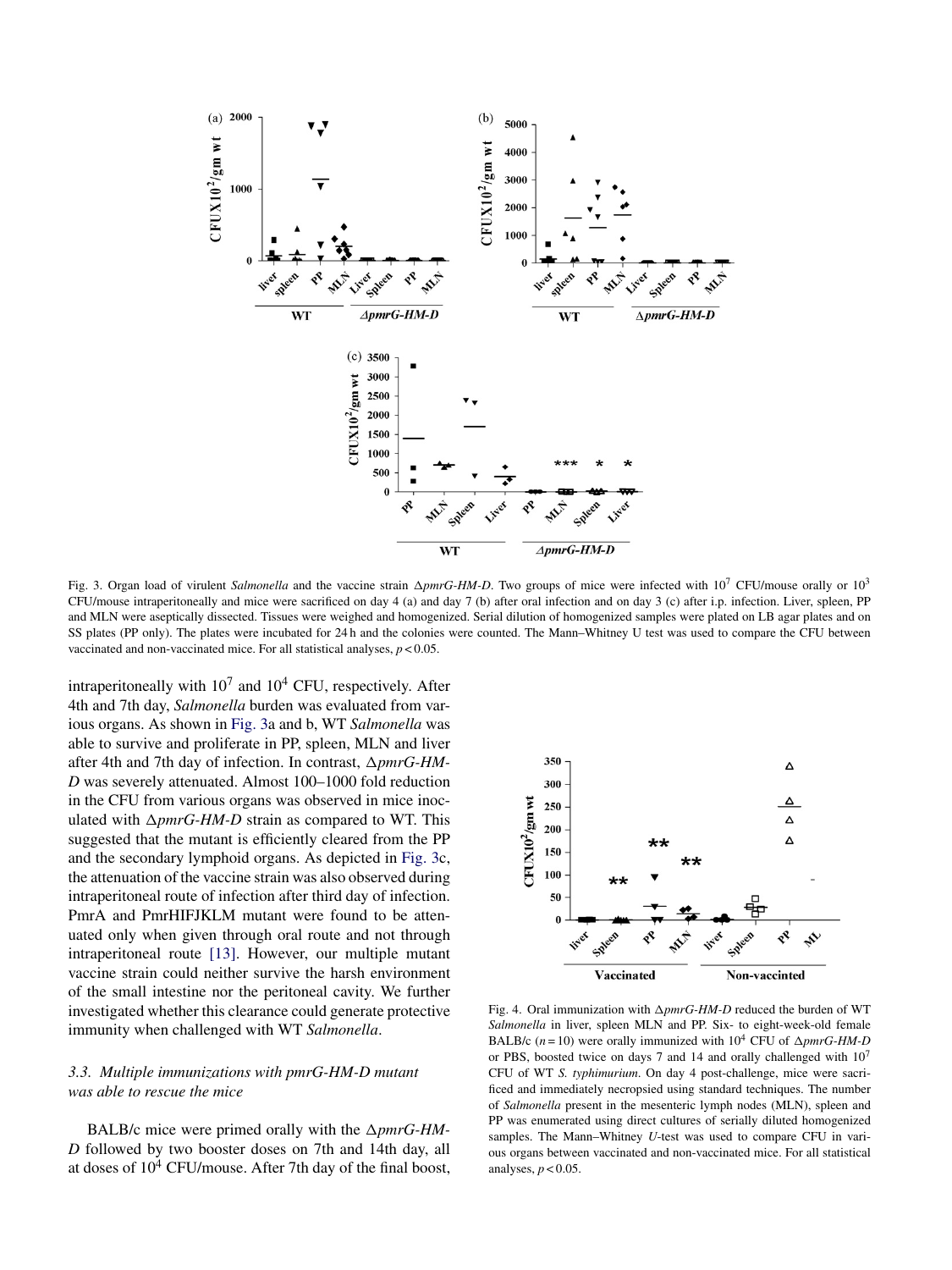<span id="page-5-0"></span>

Fig. 5. Intraperitoneal immunization with  $\Delta p m r G$ -HM-D conferred protection against WT colonization of liver, spleen MLN and PP in mice. Six- to eightweek-old female BALB/c  $(n=10)$  were immunized through i.p route with  $10^3$  CFU of  $\Delta p m r G$ -HM-D or PBS, boosted twice with the same dose on days 7 and 14 and challenged with either (a) 103 CFU of WT *S. typhimurium* for assessing organ load or (b) 104 CFU of WT *S. typhimurium* for assessing mortality. On second day post-challenge, mice were sacrificed and immediately necropsied using standard techniques. The number of *salmonellae* present in tissues mesenteric lymph nodes (MLN), spleen and PP was enumerated using direct cultures of serially diluted homogenized samples. The Mann–Whitney *U*-test was used to compare CFU in various organs between vaccinated and non-vaccinated mice. For statistical analyses,  $\dot{p}$  < 0.05,  $\dot{p}$   $>$  0.005.

mice were challenged with 107 CFU of wild type *Salmonella*. As shown in [Fig. 4,](#page-4-0) in the immunized mice, there was 100 fold reduction in the bacterial load in spleen, MLN and PP as compared to the organs of placebo control mice.

Intra-peritoneal route of *Salmonella* infection is very lethal, requiring as low as  $10^3$  CFU for mortality of the mice. BALB/c mice were primed with  $10^3$  CFU  $\Delta pmrG$ -

*HM-D*, followed by two boosters on 7th and 14th day and finally infected with 107 CFU of wild type *Salmonella*. There was marked decrease in organ CFU of liver, spleen and MLN in vaccinated mice as compared to control unprimed mice (Fig. 5a). Priming with *∆pmrG-HM-D* was also able to decrease the splenomegaly usually caused by virulent *Salmonella* infection (data not shown). As depicted in Fig. 5b,



Fig. 6. Single dose of vaccination was able to rescue completely the challenged mice after 50 days of immunization. Each group of five mice were vaccinated via i.p. route and given final lethal challenge of  $10^4$  CFU/mouse for mortality and  $10^3$  per mouse for organ load. (a) Organ CFU in mice when challenged with WT CFU of  $10^3$  per mouse. (b) Mouse viability after lethal challenge of  $10^4$  CFU/mouse showing complete rescue from infection. (c) Two groups of five mice each were vaccinated orally with either vaccine strain ( $\Delta pmrG-HM-D$ ) or PBS and subsequently challenged with WT *Salmonella* after 42 days. On day 4 after challenge, mice were sacrificed and immediately necropsied using standard techniques. The number of *salmonellae* present in tissues mesenteric lymph nodes (MLN), spleen and PP was enumerated using direct cultures of serially diluted homogenized samples. The Mann–Whitney *U* test was used to compare CFU in various organs between vaccinated and non-vaccinated mice. For statistical analyses,  $\binom{*}{p}$  < 0.05,  $\binom{*}{p}$  < 0.005.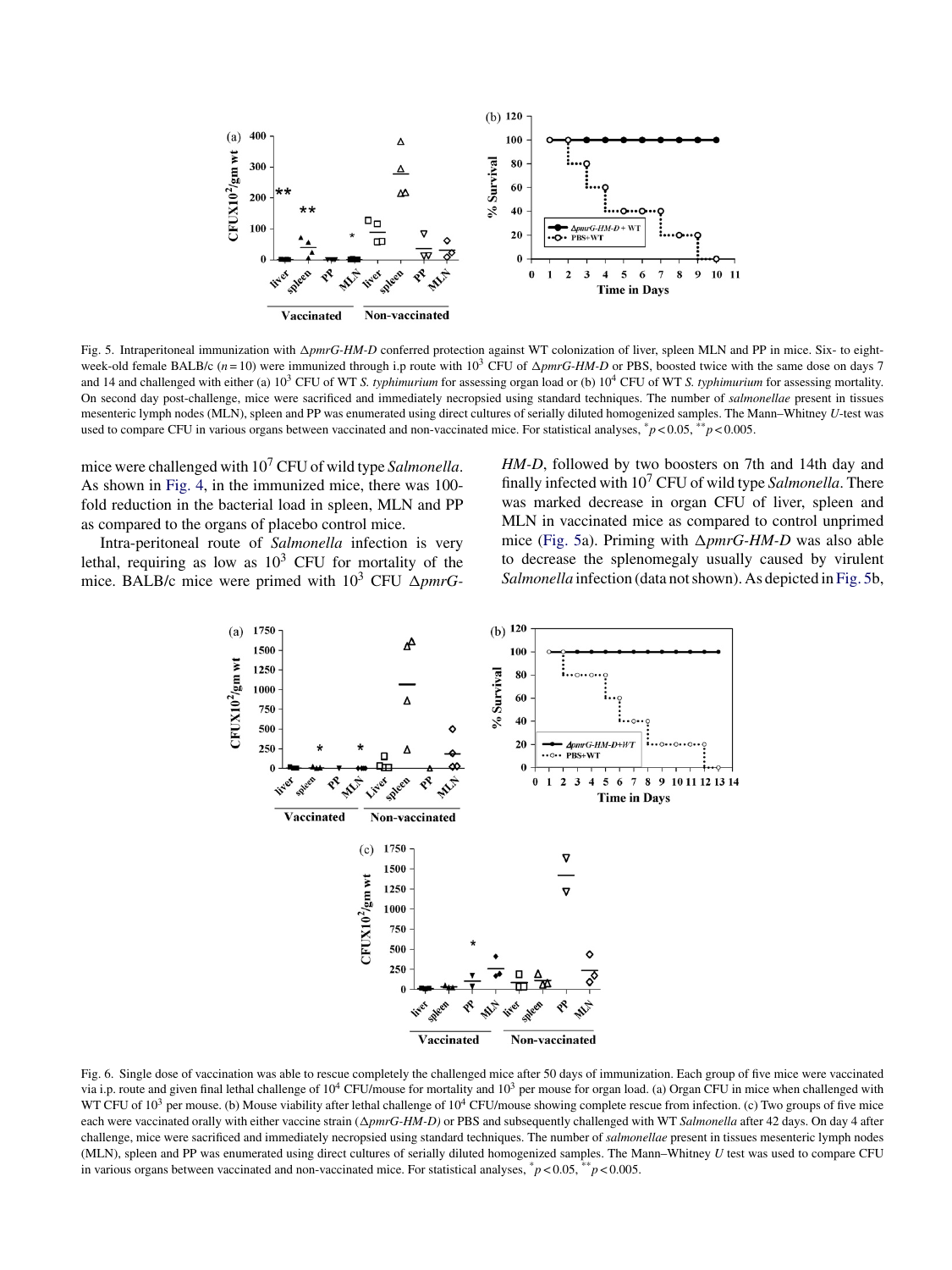Table 2 Safety of serovar Typhimurium vaccine strains after oral administration to pregnant mice

| No. of pregnant mice | Relevant genotype                   | No. of abortions | No. of mice (healthy/dead) | Death of pups after delivery<br>(no. of death/total no.) |
|----------------------|-------------------------------------|------------------|----------------------------|----------------------------------------------------------|
|                      | Wild type<br>$\triangle pmrG$ -HM-D |                  | 4/0                        | 4/10<br>0/20                                             |

the vaccinated mice showed 100% survival upon lethal dose challenge with wild type *Salmonella*. On the other hand, all the non-vaccinated mice succumbed to death by 13th day of infection.

The excellent protection conferred by  $\Delta pmrG$ -HM-D suggests that the evasion strategy, *Salmonella* uses to escape the defense mechanism of the host is abrogated by this vaccine strain.

# *3.4. Single dose of pmrG-HM-D mutant protected mice from subsequent infection*

The number of doses required for vaccination is an important factor for determining the efficiency of the vaccine. Here, we show that vaccination of mice with single dose of  $\Delta p m r G$ -HM-D, was able to decrease the organ burden when challenged with wild type *Salmonella*, after 50 days (IP vaccination and IP challenge) [\(Fig. 6a\)](#page-5-0) and 42 days (oral vaccination and oral challenge) [\(Fig. 6c](#page-5-0)). Moreover, single dose of vaccination and challenge after 50 days with wild type *Salmonella* showed 100% protection [\(Fig. 6b](#page-5-0)).

# *3.5. Effect of pmrG-HM-D mutation on the capacity to prime CD8+ and CD4+ T cell responses*

We further evaluated whether the *pmrG-HM-D* mutation affects the modulation of CD4+ and CD8+ T cell response by Salmonella. To test this, mice were vaccinated with the -*pmrG-HM-D* and challenged with WT *Salmonella*. Spleen cells were analyzed for the CD8+ and CD4+ T cell counts. The mice injected with  $\Delta p m r G$ -HM-D strain showed an increase in the CD8+ T cell population unlike the WT strain (Fig. 7a). Mice vaccinated with  $\Delta p m r G$ -HM-D and then challenged with WT exhibited a marked increase from 0.55% (WT) to 11.44% (vaccinated and challenged) of CD8+ T cells but not CD4+ T cells (Fig. 7b). Taken together these data suggest that probably, pmr systems play an important role in immune evasion mechanism by inhibiting CD8+ T cell response.

#### *3.6. Safety of the vaccine strain in pregnant mice model*

To assess the possibility of pregnancy failure after challenge with the vaccine strain and WT, groups of four pregnant mice were inoculated orally at 12–15 days of pregnancy. As shown in Table 2, WT virulent *S. typhimurium* strain caused abortion in one mouse and killed one mouse. Among the pups delivered by the remaining two mice, 50% pups died within



Fig. 7. CD8+ T cell population in vaccinated and non-vaccinated mice. (a) BALB/c mice were given intraperitoneal injection of  $10^3$  CFU of either WT or vaccine strain  $(\Delta pmrG-HM-D)$ . After third day of injection, mice were sacrificed and spleen cells were processed for presence of CD8+ T cells by FACS analysis. (b) BALB/c mice were vaccinated intraperitoneally with  $10<sup>3</sup>$  CFU of vaccine strain on days 7, 14 and 21. Placebo control mice were injected with PBS alone. Mice were challenged with  $10<sup>3</sup>$  CFU of WT and on third day, spleen were processed for presence of CD8+ and CD4+ T cells by FACS analysis. CD4+ and CD8+T cells were represented as % positive cells.

a period of 24 h after birth. On the other hand, the pregnant mice inoculated with the vaccine strain  $\Delta p m r G$ -HM-D were all healthy and delivered healthy pups. Taken together, these data suggest that the vaccine strain  $\Delta p m r G$ -HM-D is safe during pregnancy.

## **4. Discussion**

In the present scenario, *Salmonella* vaccine is known as a fruit not to be eaten. Various research groups are trying to develop a better vaccine which can be well tolerated in children and have better protective immunity. The extra-intestinal infections of *Salmonella*, are very rare but life threatening [\[14\].](#page-8-0) With increase in the antibiotic resistant strains, vaccine remains the only choice to curb this disease*.* Diseases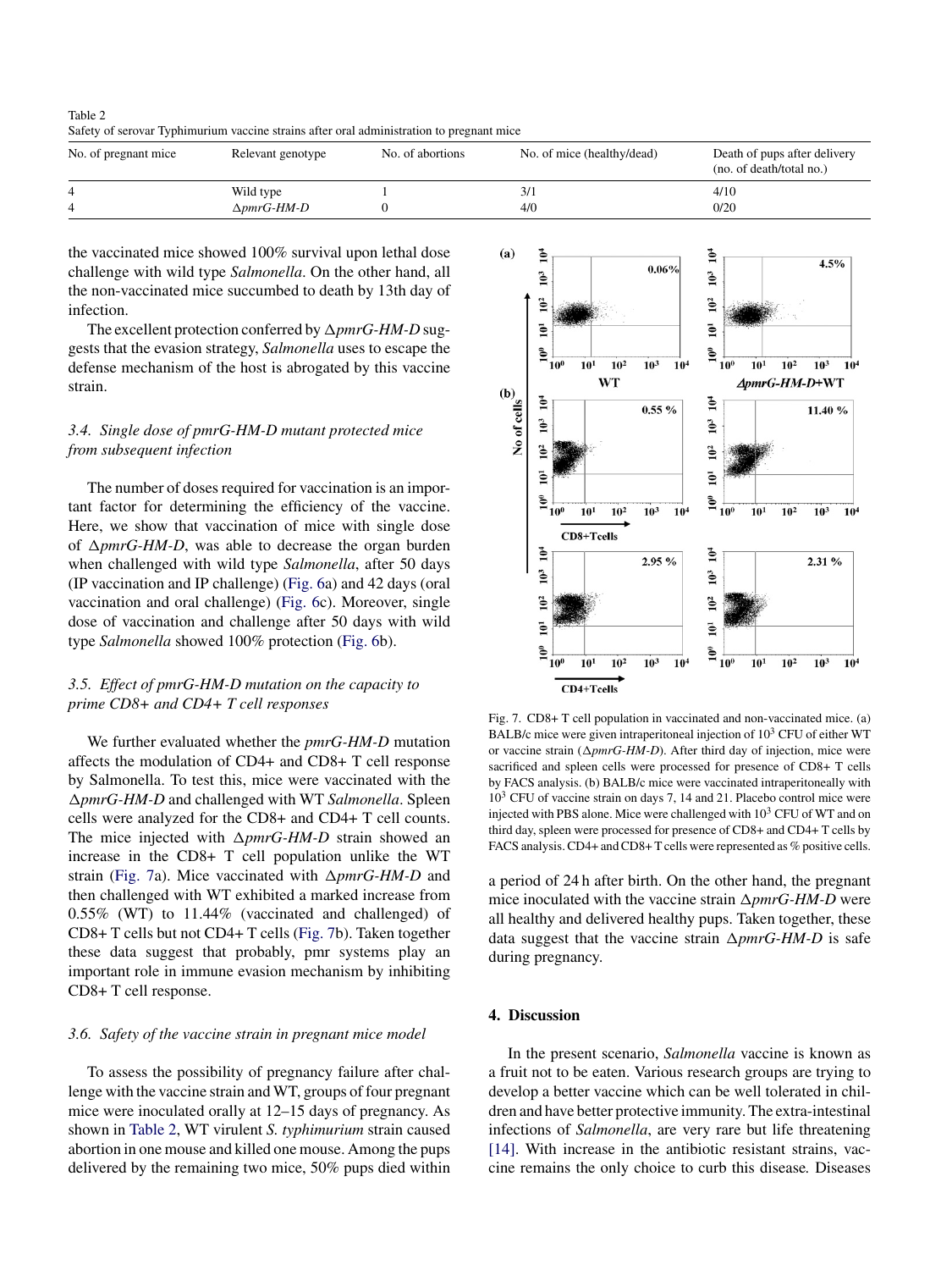<span id="page-7-0"></span>of the Most Impoverished (DOMI) Program, was launched in 1999 to accelerate the development and use of current and future new-generation vaccines against typhoid fever [\[15\].](#page-8-0) This implies the urgent need for a potent vaccine against typhoid fever.

*Salmonella* is an intracellular pathogen having various strategies to evade the defense mechanism of the host. Murine model is an excellent system available to study the pathogenesis of typhoid fever caused by *S. typhimurium*. Researchers all over the world are trying to create an ideal vaccine strain which could give long lasting protective immunity. The genes of choice to be deleted were either metabolic or pathogenicity island genes like *aroA*, *purD* or SPI2. These vaccine strains were attenuated but were not able to protect the host. We hypothesized that, deleting a set of genes which are thought to play an important role in counteracting the environmental danger signals like AMPs may facilitate the killing of *Salmonella* thereby giving protective immunity. The intricate relation with PmrA-B (two component regulatory system), PmrD and PmrG enable one system to respond to multiple signals, which is important for the bacteria to adapt to the harsh environment of the host. These genes are responsible for the LPS modifications, resistance to AMPs and Fe(III). Deletion of these genes may lead to the susceptibility of the *Salmonella* strains to various AMPs as well as other host environment which may be rich in iron. Hence, in this study we have created a strain which is deficient in the PmrD, Pmr H-M and PmrG genes. This multiple mutant strain,  $\Delta pmrG$ -*HM-D*, provided excellent protection in the animal model of typhoid fever. Loss of expression of the *pmrHIFJKLM* operon eliminates Ara4A addition to lipid A and polymyxin B resistance [\[16\]. P](#page-8-0)mrD is hypothesized to interconnect PmrA-B and Pho P-Q system [\[12\].](#page-8-0) It was recently demonstrated that dephosphorylation of one of the phosphates in the core region of the LPS by the PmrA-activated PmrG protein confers Fe(III) resistance [\[17\].](#page-8-0) Single deletion of *pmrA a*nd *pmrHIFJKLM* operon, resulted in a attenuated *Salmonella* for the oral route but not intraperitoneal route [\[16\].](#page-8-0) All these studies suggest that probably these genes are necessary for the intestinal invasion and survival. The multiple mutant vaccine strain,  $\Delta p m r G$ -HM-D was able to disarm the virulence strategies which may be hindering the protective immunity in case of typhoid fever. This multiple vaccine strain may have defective LPS structure with more susceptibility to AMPs and may have dysregulation of the phoP regulon. Defect in the phoP regulon leads to attenuation of *Salmonella* in the intraperitoneal route of infection. This vaccine strain was not only attenuated when given through oral route, but also through intraperitoneal route.

ΔpmrG-HM-D strain was not only efficient in conferring excellent protection against *Salmonella* challenge, but also required less dose  $(10^4 \text{ CFU})$  as compared to other vaccine strains, which were given at doses ranging from  $10^5$ to  $10^8$  CFU [18-20].  $\Delta pmr-G-HM-D$  strain was markedly attenuated in epithelial cells. The epithelial cells are rich in antimicrobial peptides (AMP), which may probably explain the drastic decrease in intracellular proliferation rate of this mutant in epithelial cells as observed in our study. However,  $\Delta pmrG$ -*HM-D* strain was comparable in the in vitro growth characteristics with respect to wild type *Salmonella*. This suggests that the LPS modifications and loss of regulation of other virulence genes, may be responsible for the attenuation of this strain in the mouse model. Vaccination of the mice with  $\Delta p m r G$ -HM-D strain not only decreased the organ burden of wild type *Salmonella* but also conferred 100% protection against the challenge. Being an intracellular pathogen, development of strong cell mediated immune response will a primary requisite to clear the infection. The vaccinated mice exhibited appreciable increase in CD8+ T cells suggesting its role in protection. Further in vitro studies are in progress to look more closely into the functionality of these CD8+ T cells, in terms of CTL response and IFN $\gamma$ production. Also, studies are underway to elucidate the memory population of CD8+ T cells, which can contribute to the long-term protective immunity against *Salmonella*. One more important observation was the induction of abortion in pregnant mice by the WT *Salmonella* and not by vaccine strain, ΔpmrG-HM-D. Moreover, the pups which were delivered from the WT infected mice also died a day after delivery. The vaccine strain neither induced abortion nor caused death of the pups. These finding strongly suggests that the vaccine strain  $\Delta p m r G$ -HM-D appears to be safe even in pregnant individuals.

An ideal live vaccine strain combines efficient immunogenicity with safety. In this study, we have shown that a -*pmrG-HM-D* mutant of *S*. *enterica* serovar Typhimurium fulfills both of these criteria. The mutant becomes attenuated and elicits protective immunity against a subsequent challenge with the wild type strain, requires a single low dose and is very safe even in the pregnant animal model.

#### **Acknowledgments**

We thank Prof. Micheal Hensel (FAU, Erlangen, Germany) for providing *Salmonella* wild type strain. We thank Prof. R. Nayak, Prof. M.S. Shaila, Dr. Nandakumar, Ananthalaxmi, Dr. Sandeepa and Dr. Arvindhan for their critical comments. We thank Dr. Omana Joy for the FACS analysis. This work was supported by grant, Provision (2A), Tenth Plan (191/MCB) from the Director of Indian Institute of Science. The facilities under ICMR center for Medical Microbiology and DBT program support on Basic Biology of Microbial Pathogens are highly acknowledged.

### **References**

- [1] Synder JW, Check W. Bioterrorism threats to our future. A report from American Society of Microbiology; 2000.
- [2] Crump JA, Luby SP, Mintz ED. The global burden of typhoid fever. Bull World Health Organ 2004;82:346–53.